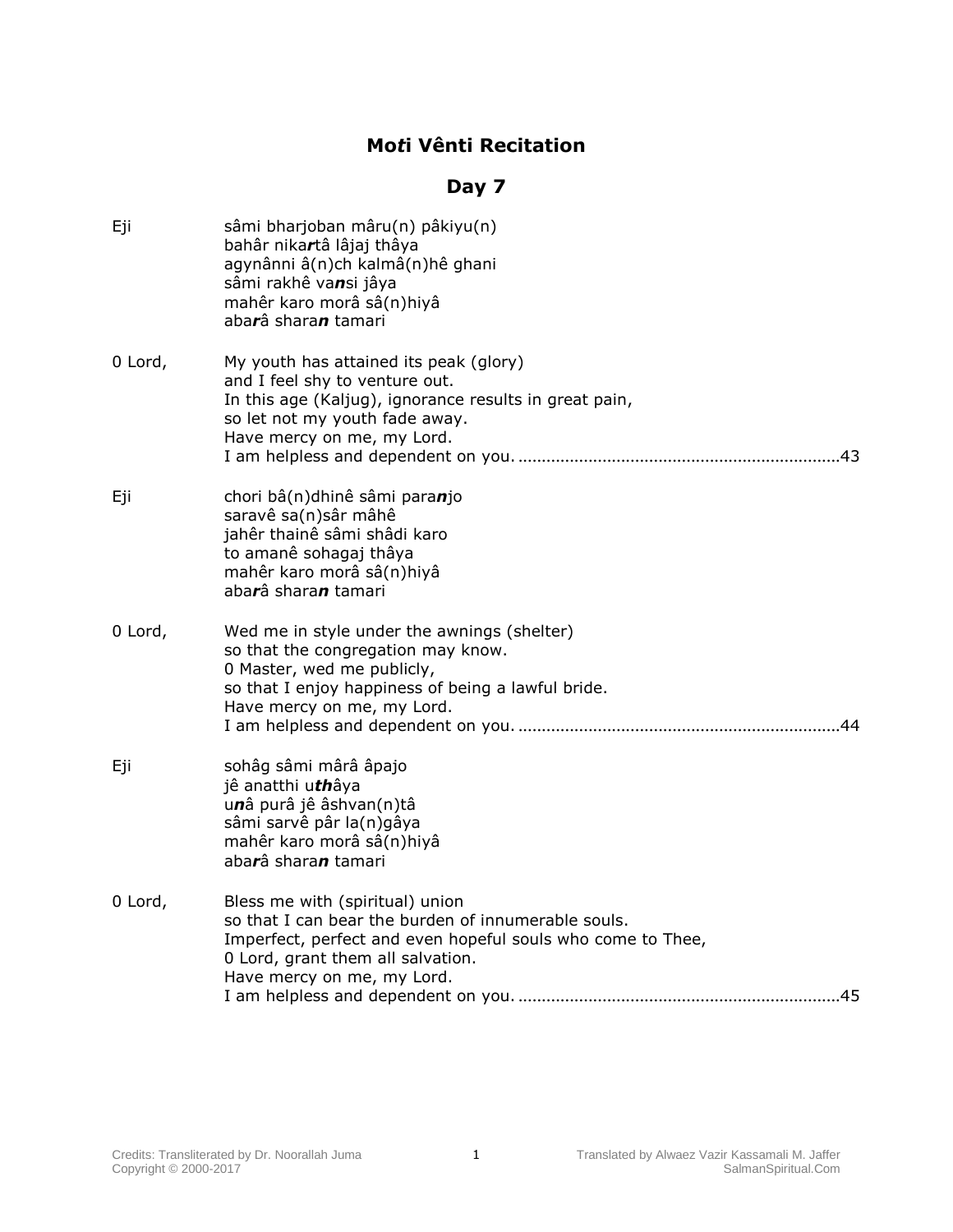| Eji        | ni(n)dânê jê koi ocharê<br>tê gur narthi rahêshê dur<br>tênê shêtân chofêrthi fari vârê<br>tênê ginân nahi(n) sujêrê sur<br>mahêr karo morâ sâ(n)hiyâ<br>abarâ sharan tamari                                           |
|------------|------------------------------------------------------------------------------------------------------------------------------------------------------------------------------------------------------------------------|
| 0 brothers | Those who gossip and backbite<br>will remain far from the Imam.<br>Such people will be surrounded by Satan.<br>Consequently they will not be enlightened<br>(with knowledge and wisdom).<br>Have mercy on me, my Lord. |
| Eji        | elam vinâ jê vât chhê<br>tê haido kutinê jâya<br>evâ jiv amthi âragâ râkhajo<br>to amnê sohâgaj hoya<br>mahêr karo morâ sâ(n)hiyâ<br>abarâ sharan tamari                                                               |
| 0 Momins,  | Without knowledge and wisdom,<br>a person's condition becomes miserable and confused.<br>0 Lord, keep us far from such persons,<br>so that we achieve union with You.<br>Have mercy on me, my Lord.                    |
| Eji        | sâ(m)baro rakhisar karni karo<br>to devnê man bhâvo<br>sukritê shabdê orakho<br>to âpê arapinê âvo<br>mahêr karo morâ sâ(n)hiyâ<br>abarâ sharan tamari                                                                 |
| 0 Momins,  | Listen and do good deeds<br>so that the Lord adores you.<br>Do good deeds and recognizes your Lord by His Name (Ism-e azam)<br>and submit everything to your Lord.<br>Have mercy on me, my Lord.                       |